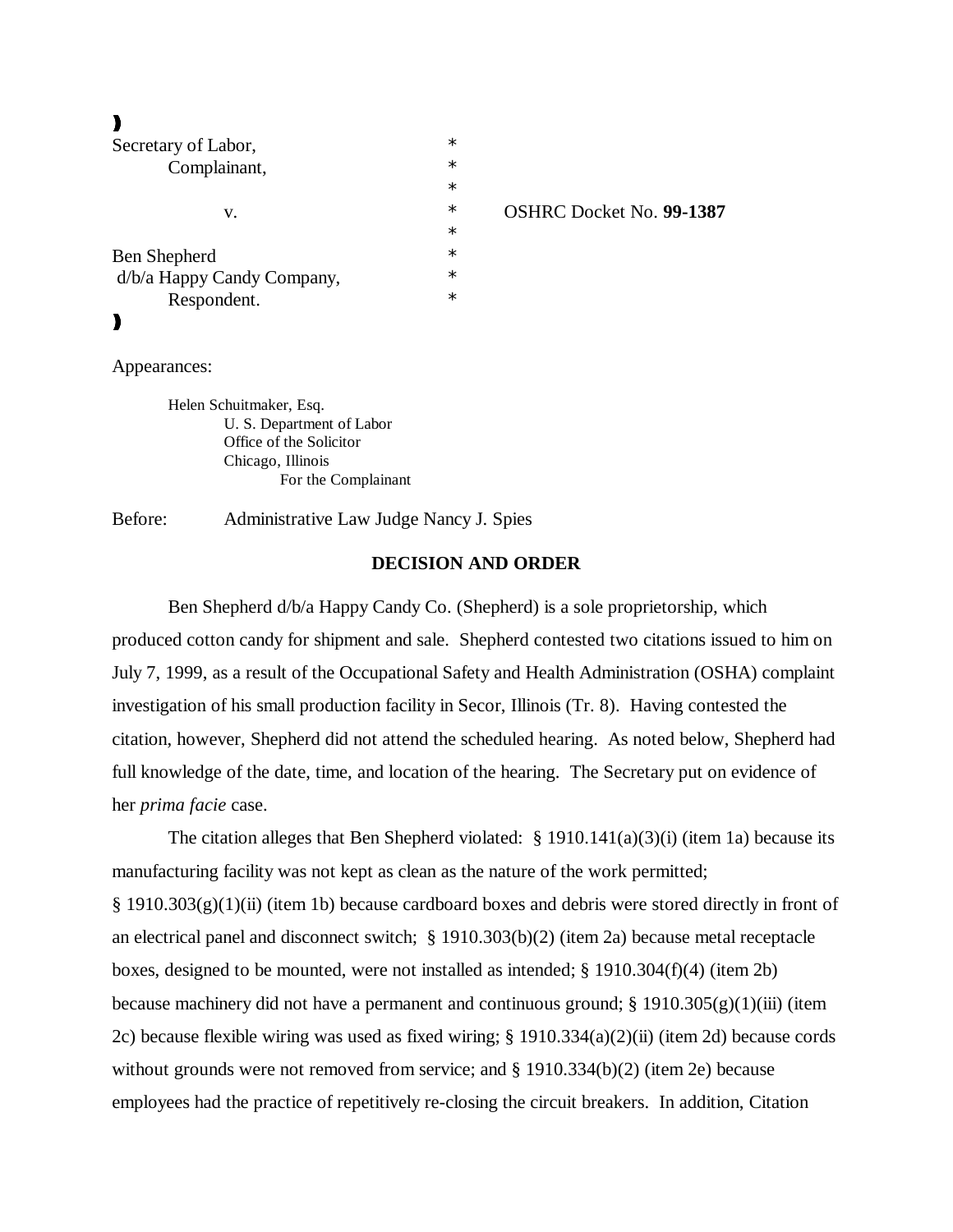No. 2, alleges a violation of § 1910.132(a) (item 1) because employees were exposed to outside environmental hazards without using gloves or other protective clothing.

#### Procedural Background

After securing a warrant for entry into the facility, compliance officer Tricia Rankin conducted the inspection on June 22, 1999. On July 26, 1999, Shepherd contested the resulting citation, and the case was designated for E-Z trial. At the pre-hearing telephone conference conducted on November 17, 1999, and at a subsequent conference of December 8, 1999, Shepherd stated that he was no longer operating any candy making company or acting as an employer. He advised of his intention to file for personal bankruptcy and further stated that he may not attend the hearing which was then scheduled for December 16. Nevertheless, he did not wish to withdraw his contest of the citation. The parties advised that if and when Shepherd filed for bankruptcy, they would be able to reach a settlement of the matter. Under those circumstances, the parties' request for additional time to work out an agreement was granted. E-Z trial proceedings were no longer the most appropriate for the case, and it was returned to conventional proceedings. The undersigned continued the hearing until January 31, 2000, upon the verbal concurrence of both parties.

On January 13, 2000, in response to repeated requests from the Judge's office, Shepherd contacted the Judge's secretary and informed her that he had not yet filed for bankruptcy and, as she understood him, stated that he would not attend the hearing. On January 14, 2000, the undersigned issued an Order requiring Shepherd to report an intention to attend the January 31, 2000, hearing or to face the sanction of dismissal. On January 17, 2000, Shepherd telefaxed the Judge stating, "Obviously a misunderstanding! I DO plan to attend any hearing you feel necessary prior to any pre- or post-bankruptcy filing." Since Shepherd's telephone number was no longer working, on January 26, 2000, the Order setting the specific location for the January 31 hearing was telefaxed to him. Since the date of the hearing, Shepherd contacted the Judge's office to once again advise that he directed his attorney to file for bankruptcy. No circumstances which could have prevented his participation in the hearing were addressed.

As discussed below, the Secretary proved each of the cited violations.

### **Jurisdiction**

The OSH Act covers employers, and under section 3(5) of the Act, "[t]he term 'employer'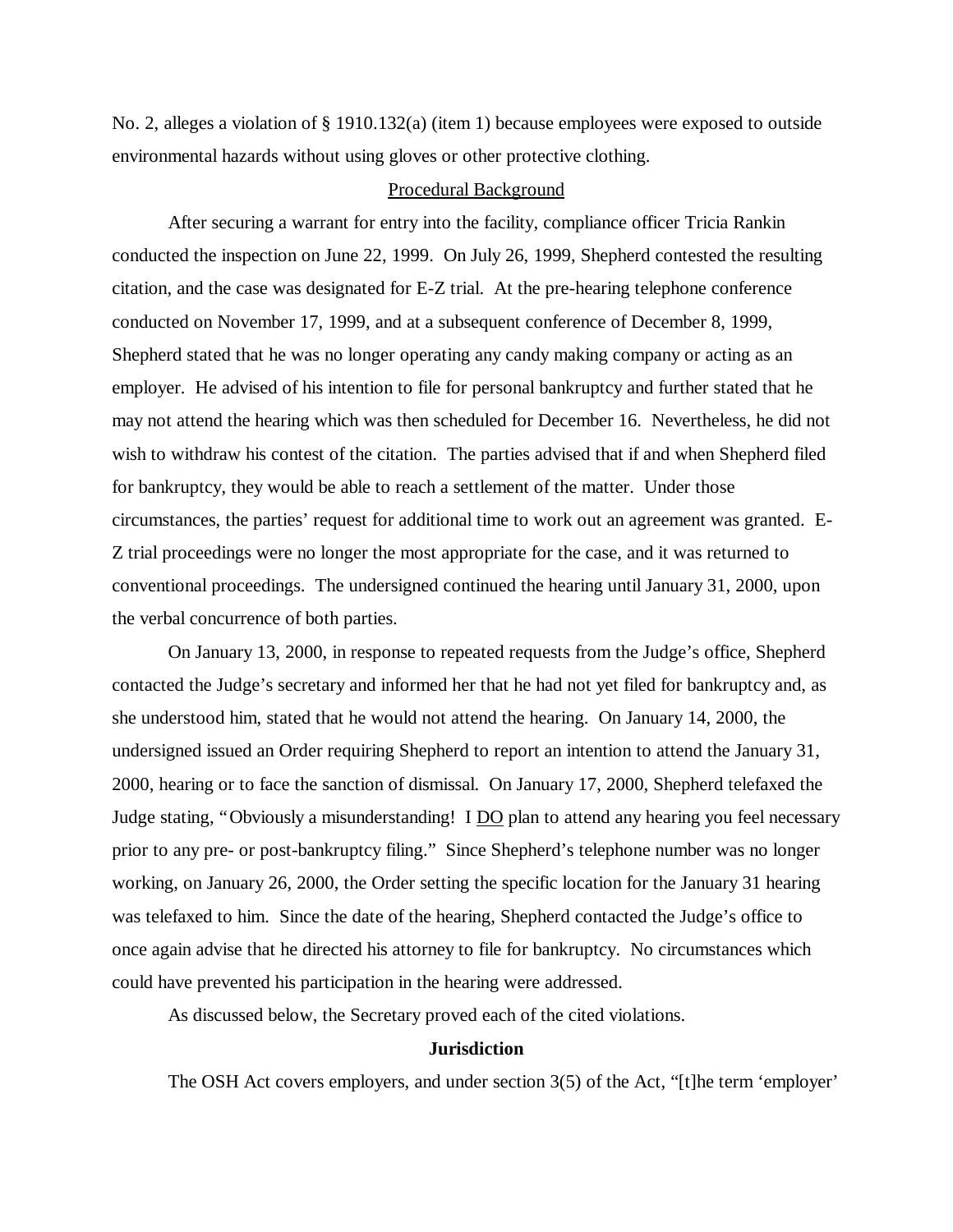means a person employed in a business affecting commerce who has employees . . ." Shepherd employed Teresa Betts, who identified herself to Rankin as a supervisor, and three other persons working at the candy making facility. Employees operated a candy spinning machine, a sealer, and other equipment manufactured outside the state of Illinois. The sugar, which was spun and sold as the business's sole product, was grown and refined outside the State of Illinois (Exh. C-1; Tr. 21-32). Ben Shepherd's business activities affected commerce. Jurisdiction and coverage are established.

## **Serious Citation No. 1**

### Item 1a: §1910.141(a)(3)(i)

The Secretary asserts that Shepherd violated the housekeeping requirements of  $§$  1910.141(a)(3)(i). The standard requires:

> All places of employment shall be kept clean to the extent that the nature of the work allows.

The videotape of the inspection (Exhibit C-1) and Rankin's testimony support that the five-room production facility was not maintained in a reasonably clean condition. Sugar and liquid flavoring were on the floor and had drifted on the windowsills, vents, and pipes in the main processing room. Boxes and cords were discarded but were left to clutter the area (Tr. 12). For this, and for the electrical violations which follow, the violative conditions were in plain sight and the knowledge of supervisor Teresa Betts is imputed to Ben Shepherd. *See e.g., Pride Oil Well Serv.*, 15 BNA OSHC 1809, 1814 (No. 87-692, 1992). At a minimum, Shepherd had constructive knowledge of the violations sufficient to establish the element of knowledge.

The undersigned considers the appropriateness of the serious classification for each of the alleged violations based on the unrebutted evidence of one party. Under  $\S 17(k)$  of the Act a violation is serious if there is a substantial probability that death or serious physical harm could result. It is not necessary to prove that there is a substantial probability that an accident will occur, but only that an accident is possible and that death or serious physical harm could result. *See, e.g., Bethlehem Steel Crop. v. OSHRC*, 607 F.2d 1069 (3rd Cir. l979).

 The floor was sticky in some places and slick in others. Four employees were exposed in the relatively small working area. Anticipated hazards included slipping and tripping, or in case of fire, delays in exiting through the discarded cords and boxes (Tr. 10, 23). The probable result of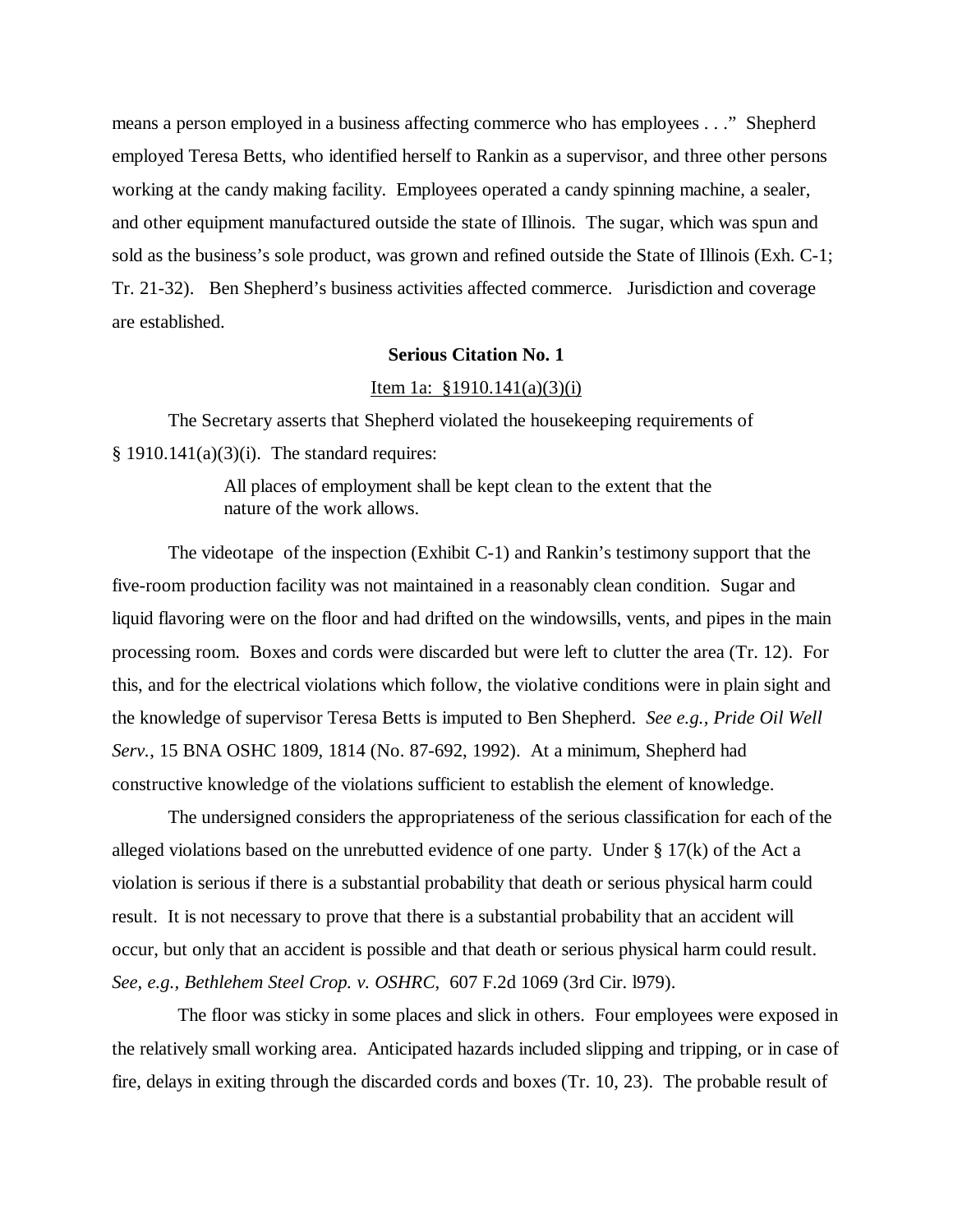falls onto the floor or into tables or equipment would be bruises or sprains, but could also include broken bones. A delay in exiting from a fire could result in serious injury. The violation is affirmed as serious.

## Item 1b:  $$1910.303(g)(1)(ii)$

The Secretary asserts that cardboard boxes and debris were stored directly in front of the facility's electrical panel and disconnect switch in violation of  $\S 1910.303(g)(1)(ii)$ . The standard requires:

> Clear spaces. Working space required by this subpart may not be used for storage . . . .

Cardboard boxes, pallets, and other debris were piled in front of the large electrical panel box, rated at 600 volts. Again, the employees worked in close quarters and were exposed to the potential hazard, *i.e.*, a delay in reaching the fuse breaker panel to disconnect the electricity in case of an emergency (Exh. C-1; Tr. 15-16, 23). Given the relatively high voltage of the panel and the other conditions which enhanced the possibility for electrical malfunction, the violation is properly classified as serious.

The proposed penalties for items 1a and 1b are grouped. The Commission gives "due consideration" to the size of the employer's business, the gravity of the violation, the employer's good faith, and its history of past violations in determining an appropriate penalty. The gravity of the violation is the primary element in the penalty assessment. *Trinity Indus.,* 15 BNA OSHC 1481, 1483 (No. 88-691, 1992). The hazards created by these two violations concern delays in responding to emergencies when access is blocked or crowded with debris.

Shepherd is a very small employer and is afforded full credit for size. His recent history of a previous serious citation (while he was doing business as the Challenger Candy Co.) prevents him from receiving a credit for past history. Shepherd had no safety program or positive indication that the safety of employees played a part in his business decisions (Tr. 14, 15). Accordingly, he is not entitled to a good faith credit. A penalty of \$1,400 is assessed for grouped items 1a and 1b.

#### Item 2a: § 1910.303(b)(2)

The Secretary asserts that Shepherd used metal receptacle boxes which were hung from the ceiling or laid near the floor in violation of  $\S$  1910.303(b)(2). The standard requires: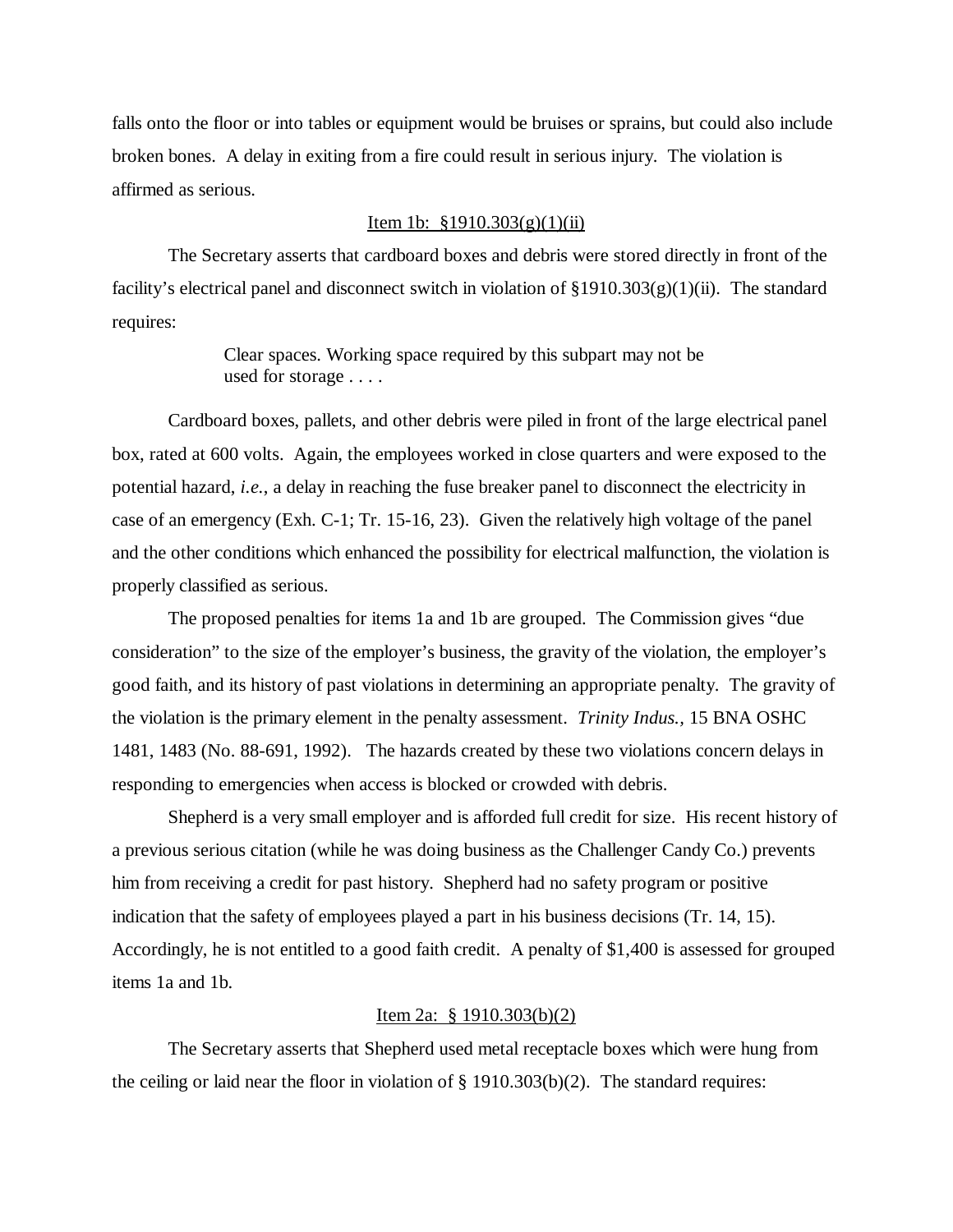*Installation and use*. Listed or labeled equipment shall be used or installed in accordance with any instructions included in the listing or labeling.

According to Rankin, metal electrical receptacle boxes which are manufactured to be mounted into fixed locations, were not properly installed. Shepherd strung electrical wire through the metal boxes and left the boxes hanging loose from the ceiling, on a cart near the floor, or at other locations (Exh. C-1; Tr. 16). Metal junction or receptacle boxes are used to join conduit. If the junction box is left hanging or placed on a cart, the wires could be pulled away exposing energized live wires and energizing surrounding metal or conduit. Also, junction boxes are designed with easily dislodged knockouts, which could provide inadvertent access to live wires. The violation exposed employees to the potential of an electrical shock as they operated equipment or came into contact with the boxes and to a fire hazard (Tr. 16-17). A serious violation is affirmed.

## Item 2b: § 1910.304(f)(4)

The Secretary contends that the electrical equipment had no grounding path in violation of  $§$  1910.304(f)(4). The standard requires:

> Grounding path. The path to ground from circuits, equipment, and enclosures shall be permanent and continuous.

The candy spinning machine, the sealer, and the extension cord used to provide power did not have grounding prongs. Their absence prevented the existence of a continuous path to ground. Some of the receptacle plugs in use were blackened, indicating past electrical shorts (Tr. 23). Employees operated the ungrounded equipment, which subjected them to the hazards of being shocked in case a fault occurred (Tr. 18, 25). Wet places on the concrete floor could aggravate the possibility of a serious shock. A serious violation is affirmed.

# Item 2c:  $\frac{1}{9}$  1910.305(g)(1)(iii)

The alleged violation is that flexible cords, *i.e.*, extension cords, were used as fixed wiring in violation of § 1910.305 $(g)(1)(iii)$ . The standard requires:

> Unless specifically permitted in paragraph  $(g)(1)(i)$  of this section, flexible cords and cables may not be used:

The inspection videotape follows extension cords and other flexible wiring through rooms and hallways, around holes in walls, ceilings, and windows, and behind walls and ceilings, into the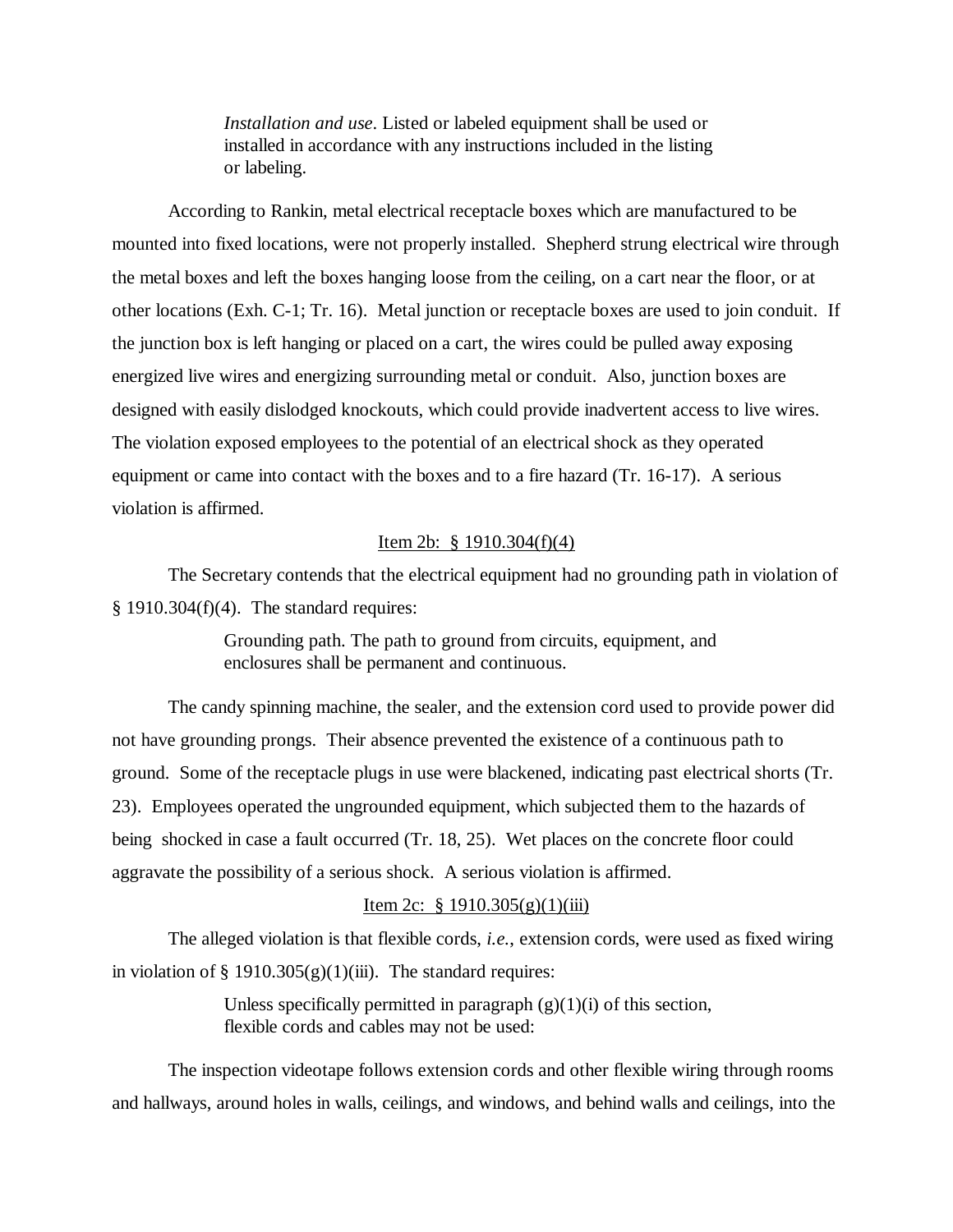main area where the wiring was used to power the equipment (Tr. 18, 23-25). This flexible wiring was used in place of fixed wiring, which is prohibited by the standard. Since flexible wiring is not designed with a heavy enough gage to prevent an electrical overload and since flexible wiring is more easily damaged, frayed, or cut, the likelihood of a fire, or conditions causing electrical shock are high. The violation is affirmed as serious.

# Item 2d: § 1910.334(a)(2)(ii)

The Secretary asserts that Ben Shepherd failed to remove from service the equipment or extension cords which did not have grounding prongs in violation of § 1910.334(a)(2)(ii). The standard provides:

> If there is a defect or evidence of damage that might expose an employee to injury, the defective or damaged item shall be removed from service, and no employee may use it until repairs and tests necessary to render the equipment safe have been made.

The ungrounded equipment and ungrounded electrical cords were not removed from service, even though the grounding pins were obviously missing from the plugs. Repairs should have been made to the cords and plugs and the extension cords replaced before employees continued to use them. The physical appearance of the male and female receptacles indicated past electrical shorts, since some plugs were blackened and had parts of the receptacle prongs melted away (Tr. 18, 22-23, 25). The violation exposed employees to shocks, which given the other conditions in the facility, could have been severe. The violation is affirmed as serious.

# Item 2e: § 1910.334(b)(2)

The Secretary contends that Ben Shepherd failed to prohibit the employees' practice of re-closing the circuit breakers in violation of § 1910.334(b)(2). The standard provides:

> *Reclosing circuits after protective device operation.* After a circuit is deenergized by a circuit protective device, the circuit may not be manually reenergized until it has been determined that the equipment and circuit can be safely energized. The repetitive manual reclosing of circuit breakers or reenergizing circuits through replaced fuses is prohibited.

Teresa Betts admitted that the circuit breaker in the back room repeatedly tripped and had to be reset. Betts did not determine the cause for the trip but simply reset the circuit so that the employees could continue operating the machinery (Tr. 19). Circuits are designed to trip if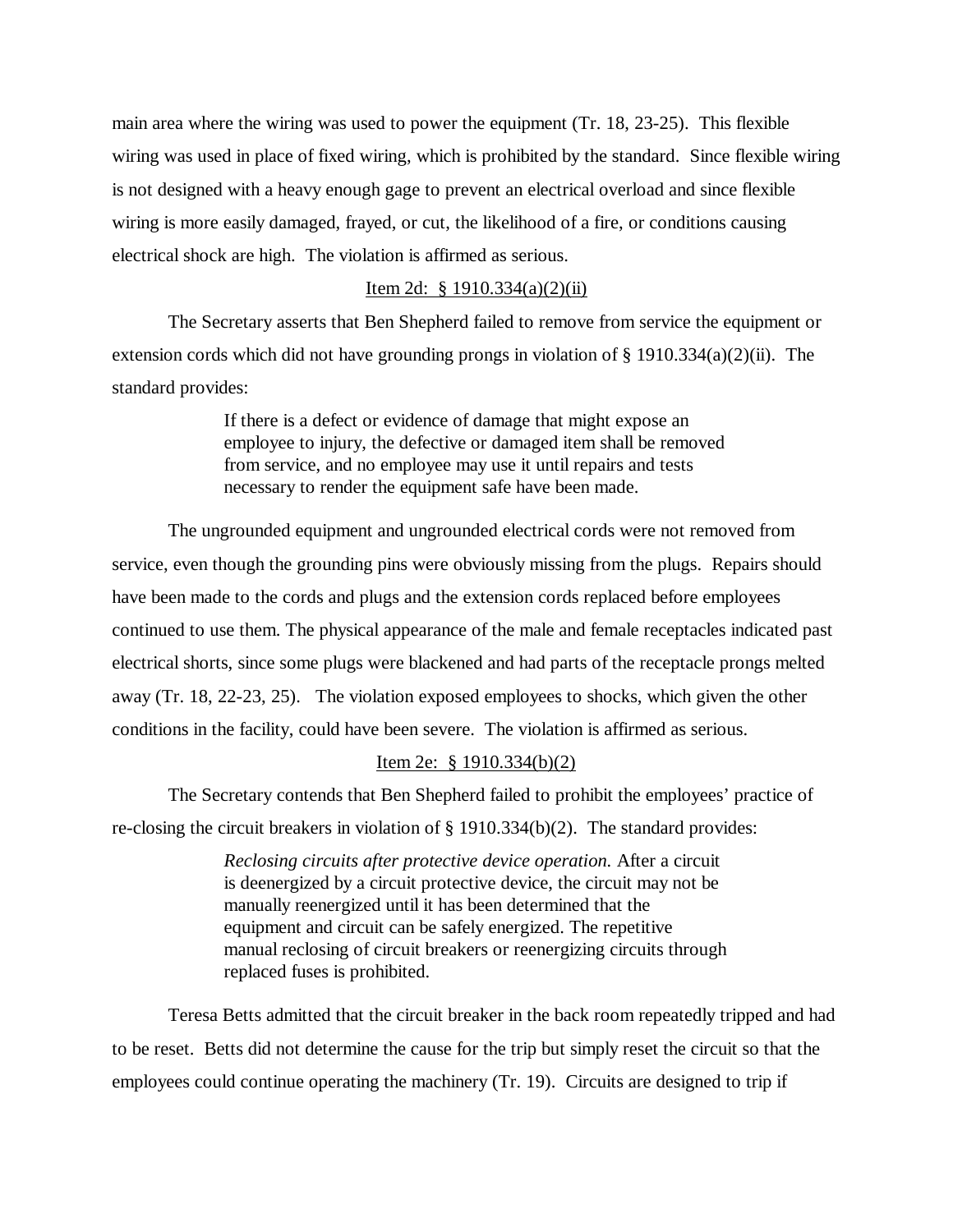problems exist on the circuit, for example, if too much current is being pulled through a maze of extension cords. Ignoring a repeated trip permits the underlying problem to exist and could result in a fire or a serious electrical shock, especially under the circumstances in this facility. The violation is affirmed as serious.

Considering the penalty factors previously discussed, together with the facts related to the gravity of hazards associated with the electrical violations, the penalty for the five grouped violations is assessed at the recommended amount of \$2,000.

#### **Other Citation No. 2**

## Item 1: § 1910.132(a)

Citation No. 2, alleges a nonserious violation of § 1910.132(a) because employees were exposed to environmental hazards without being provided with gloves or other protective clothing. Teresa Betts advised Rankin that the path that employees had to use taking trash to the dumpster at the back of the building required them to pass through poison ivy. Betts stated that other employees performed this task since she did not wish to be subjected to the plant irritants which cause rashes in susceptible people. Shepherd did not provide protective clothing for employees who encountered the environmental irritant in the course of performing their assigned work. Nor did he remove the irritants. Because of the very low gravity of the nonserious violation, no penalty is recommended and none is assessed.

# **FINDINGS OF FACT AND CONCLUSIONS OF LAW**

The foregoing decision constitutes the findings of fact and conclusions of law in accordance with Rule 52(a), Fed. R. Civ.P.